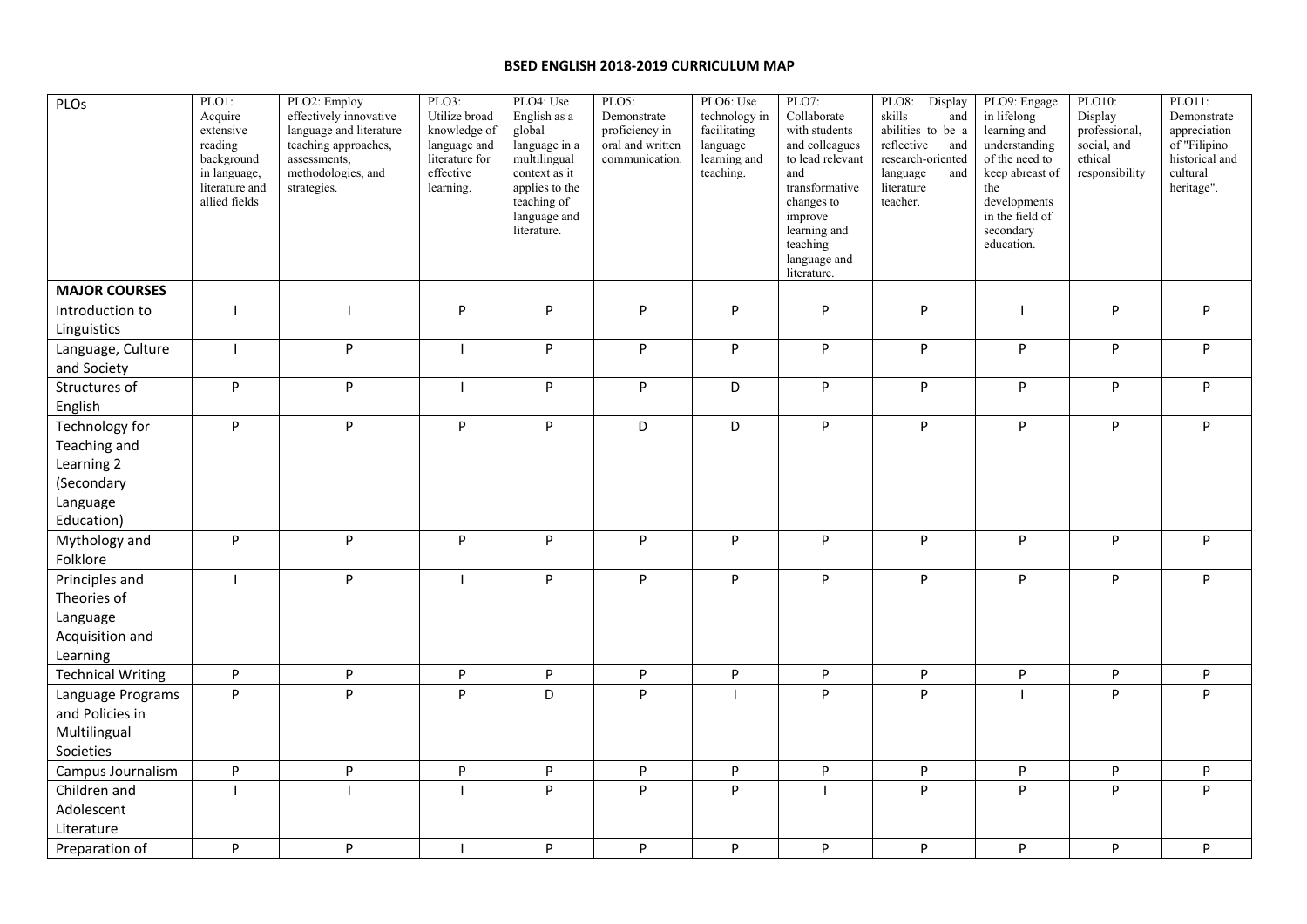| Language Learning          |                       |                                                                         |                                |                               |                                    |                          |                                                                                |                                        |                                                     |                        |                                |
|----------------------------|-----------------------|-------------------------------------------------------------------------|--------------------------------|-------------------------------|------------------------------------|--------------------------|--------------------------------------------------------------------------------|----------------------------------------|-----------------------------------------------------|------------------------|--------------------------------|
| Materials                  |                       |                                                                         |                                |                               |                                    |                          |                                                                                |                                        |                                                     |                        |                                |
| Survey of Philippine       | P                     | P                                                                       | P                              | P                             | $\mathsf{P}$                       | P                        | P                                                                              | P                                      | $\mathsf{P}$                                        | P                      | P                              |
| Literature in English      |                       |                                                                         |                                |                               |                                    |                          |                                                                                |                                        |                                                     |                        |                                |
| Contemporary,              | P                     | P                                                                       | P                              | P                             | P                                  | P                        | P                                                                              | P                                      | $\mathsf{P}% _{0}\left( \mathsf{P}_{0}\right) ^{T}$ | P                      | P                              |
| Popular and                |                       |                                                                         |                                |                               |                                    |                          |                                                                                |                                        |                                                     |                        |                                |
| <b>Emergent Literature</b> |                       |                                                                         |                                |                               |                                    |                          |                                                                                |                                        |                                                     |                        |                                |
| Language Research          | D                     | P                                                                       | P                              | P                             | P                                  | P                        | P                                                                              | P                                      | $\sf P$                                             | P                      | P                              |
| $\mathbf{1}$               |                       |                                                                         |                                |                               |                                    |                          |                                                                                |                                        |                                                     |                        |                                |
| Survey of                  | P                     | P                                                                       | $\sf P$                        | ${\sf P}$                     | ${\sf P}$                          | $\sf P$                  | P                                                                              | P                                      | $\mathsf{P}$                                        | P                      | P                              |
| Afro-Asian                 |                       |                                                                         |                                |                               |                                    |                          |                                                                                |                                        |                                                     |                        |                                |
| Literature                 |                       |                                                                         |                                |                               |                                    |                          |                                                                                |                                        |                                                     |                        |                                |
| Survey of English          | P                     | P                                                                       | P                              | P                             | P                                  | P                        | P                                                                              | P                                      | P                                                   | P                      | P.                             |
| and American               |                       |                                                                         |                                |                               |                                    |                          |                                                                                |                                        |                                                     |                        |                                |
| Literature                 |                       |                                                                         |                                |                               |                                    |                          |                                                                                |                                        |                                                     |                        |                                |
| Speech and Theater         | P                     | P                                                                       | D                              | D                             | D                                  | P                        | P                                                                              | P                                      | P                                                   | P                      | D                              |
| Arts                       |                       |                                                                         |                                |                               |                                    |                          |                                                                                |                                        |                                                     |                        |                                |
| Teaching and               | P                     | P                                                                       | D                              | P                             | ${\sf P}$                          | D                        | P                                                                              | P                                      | ${\sf P}$                                           | P                      | P                              |
| Assessment of the          |                       |                                                                         |                                |                               |                                    |                          |                                                                                |                                        |                                                     |                        |                                |
| Macroskills                |                       |                                                                         |                                |                               |                                    |                          |                                                                                |                                        |                                                     |                        |                                |
| Teaching and               | P                     | P                                                                       | D                              | P                             | P                                  | D                        | P                                                                              | P                                      | P                                                   | P                      | P                              |
| Assessment of<br>Grammar   |                       |                                                                         |                                |                               |                                    |                          |                                                                                |                                        |                                                     |                        |                                |
|                            | P                     | P                                                                       | P                              | P                             | P                                  | P                        | $\mathsf{P}% _{T}=\mathsf{P}_{T}\!\left( \mathsf{P}_{T}\right) \mathsf{P}_{T}$ |                                        |                                                     | P                      | P                              |
| Literary Criticism         |                       |                                                                         |                                |                               |                                    |                          |                                                                                | P                                      | P                                                   |                        |                                |
| Teaching and               | P                     | P                                                                       | D                              | P                             | P                                  | D                        | P                                                                              | P                                      | P                                                   | P                      | P                              |
| Assessment of              |                       |                                                                         |                                |                               |                                    |                          |                                                                                |                                        |                                                     |                        |                                |
| Literature Studies         |                       |                                                                         |                                |                               |                                    |                          |                                                                                |                                        |                                                     |                        |                                |
| Professional               | P                     | P                                                                       | P                              | P                             | ${\sf P}$                          | ${\sf P}$                | P                                                                              | P                                      | $\mathsf{P}$                                        | P                      | P                              |
| Elective 1 (ESP)           |                       |                                                                         |                                |                               |                                    |                          |                                                                                |                                        |                                                     |                        |                                |
| Professional               | P                     | P                                                                       | $\sf P$                        | ${\sf P}$                     | P                                  | ${\sf P}$                | P                                                                              | P                                      | $\mathsf{P}% _{0}\left( \mathsf{P}_{0}\right) ^{T}$ | P                      | P                              |
| Elective 2                 |                       |                                                                         |                                |                               |                                    |                          |                                                                                |                                        |                                                     |                        |                                |
| Language Research          | D                     | P                                                                       | D                              | D                             | D                                  | D                        | D                                                                              | D                                      | D                                                   | D                      | D                              |
| $\overline{2}$<br>LEGEND:  |                       | Introduced concepts/principles                                          |                                |                               |                                    |                          |                                                                                |                                        |                                                     |                        |                                |
|                            | P                     | <b>Practiced with supervision</b>                                       |                                |                               |                                    |                          |                                                                                |                                        |                                                     |                        |                                |
|                            | D                     | Demonstrated across different clinical setting with minimal supervision |                                |                               |                                    |                          |                                                                                |                                        |                                                     |                        |                                |
| PROFESSIONAL               | PLO1:                 | PLO2: Employ                                                            | $PLO3$ :                       | PLO4: Use                     | PLO5:                              | PLO6: Use                | PLO7:                                                                          | PLO8:<br>Display                       | PLO9: Engage                                        | PLO10:                 | PLO11:                         |
| <b>EDUCATION</b>           | Acquire               | effectively innovative                                                  | Utilize broad                  | English as a                  | Demonstrate                        | technology in            | Collaborate                                                                    | skills<br>and                          | in lifelong                                         | Display                | Demonstrate                    |
| <b>COURSES</b>             | extensive             | language and literature                                                 | knowledge of                   | global                        | proficiency in                     | facilitating             | with students                                                                  | abilities to be a                      | learning and                                        | professional,          | appreciation                   |
|                            | reading<br>background | teaching approaches,<br>assessments,                                    | language and<br>literature for | language in a<br>multilingual | oral and written<br>communication. | language<br>learning and | and colleagues<br>to lead relevant                                             | reflective<br>and<br>research-oriented | understanding<br>of the need to                     | social, and<br>ethical | of "Filipino<br>historical and |
|                            | in language,          | methodologies, and                                                      | effective                      | context as it                 |                                    | teaching.                | and                                                                            | language<br>and                        | keep abreast of                                     | responsibility         | cultural                       |
|                            | literature and        | strategies.                                                             | learning.                      | applies to the                |                                    |                          | transformative                                                                 | literature                             | the                                                 |                        | heritage".                     |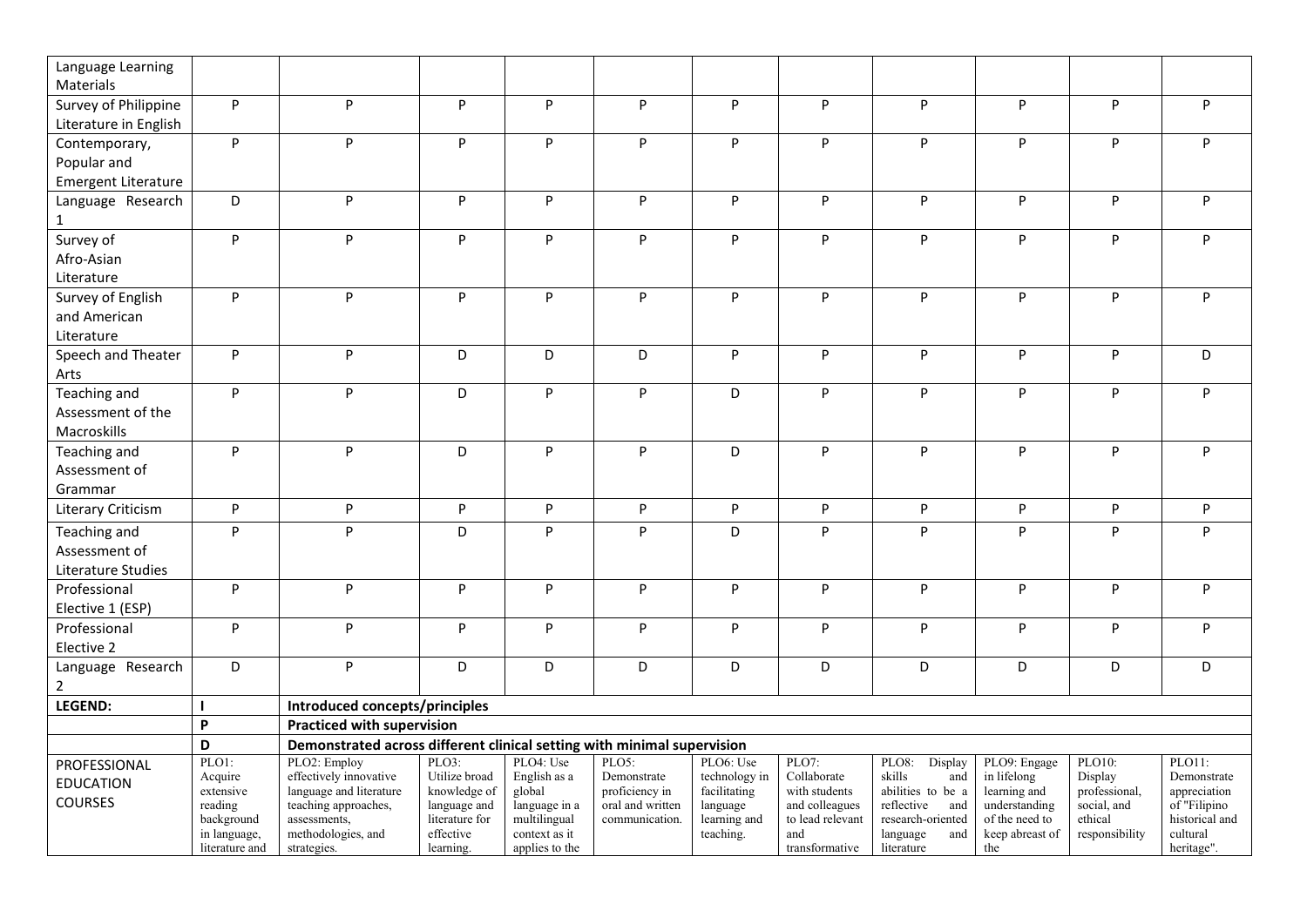|                                                                                         | allied fields |              |    | teaching of<br>language and<br>literature. |             |   | changes to<br>improve<br>learning and<br>teaching<br>language and<br>literature. | teacher. | developments<br>in the field of<br>secondary<br>education. |                                                     |   |
|-----------------------------------------------------------------------------------------|---------------|--------------|----|--------------------------------------------|-------------|---|----------------------------------------------------------------------------------|----------|------------------------------------------------------------|-----------------------------------------------------|---|
| The Child and<br>Adolescent and<br><b>Learning Principles</b>                           | P             | P            | P. | P                                          | P           | P | P                                                                                | P        | P                                                          | P                                                   | P |
| Foundations of<br>Special and<br><b>Inclusive Education</b>                             | P             | P            | P  | $\sf P$                                    | P           | P | P                                                                                | P        | P                                                          | $\mathsf{P}% _{0}\left( \mathsf{P}_{0}\right) ^{T}$ | P |
| The Teaching<br>Profession                                                              | P             | P            | P  | P                                          | P           | P | P                                                                                | P        | P                                                          | P                                                   | P |
| Technology for<br>Teaching and<br>Learning 1                                            | $\mathbf{I}$  | $\mathbf{I}$ |    | $\mathbf{I}$                               | P           | P | P                                                                                | P        | P                                                          | P                                                   |   |
| Facilitating<br>Learner-Centered<br>Teaching                                            | P             | P            | P  | $\sf P$                                    | P           | P | $\mathsf P$                                                                      | P        | P                                                          | $\mathsf{P}$                                        | P |
| Assessment of<br>Learning 1                                                             | $\mathbf{I}$  | $\mathbf{I}$ |    | $\mathbf{I}$                               | P           | P | P                                                                                | P        |                                                            | P                                                   |   |
| The Teacher and<br>the Community,<br>School Culture and<br>Organizational<br>Leadership | P             | P            | P  | P                                          | P           | P | $\sf P$                                                                          | P        | P                                                          | $\mathsf{P}$                                        | P |
| Assessment of<br>Learning 2                                                             | $\mathbf{I}$  | P            |    | $\overline{D}$                             | D           | D | $\mathsf{P}$                                                                     | D        |                                                            | P                                                   |   |
| The Teacher and<br>the School<br>Curriculum                                             | P.            | P            | P  | P                                          | P           | P | P                                                                                | P        | P                                                          | P                                                   | P |
| <b>Building and</b><br><b>Enhancing Literacy</b><br>Skills Across the<br>Curriculum     | P             | P            |    | $\mathsf{P}$                               | P           | P | $\mathsf{P}$                                                                     | P        | P                                                          | $\mathsf{P}$                                        |   |
| Observations of<br>Teaching-Learning<br>in Actual School<br>Environment                 | P             | P            | D  | P                                          | P           | D | D                                                                                | P        | P                                                          | P                                                   | P |
| Participation and<br>Teaching<br>Assistantship                                          | D             | D            | D  | $\mathsf D$                                | $\mathsf D$ | D | D                                                                                | D        | D                                                          | D                                                   | D |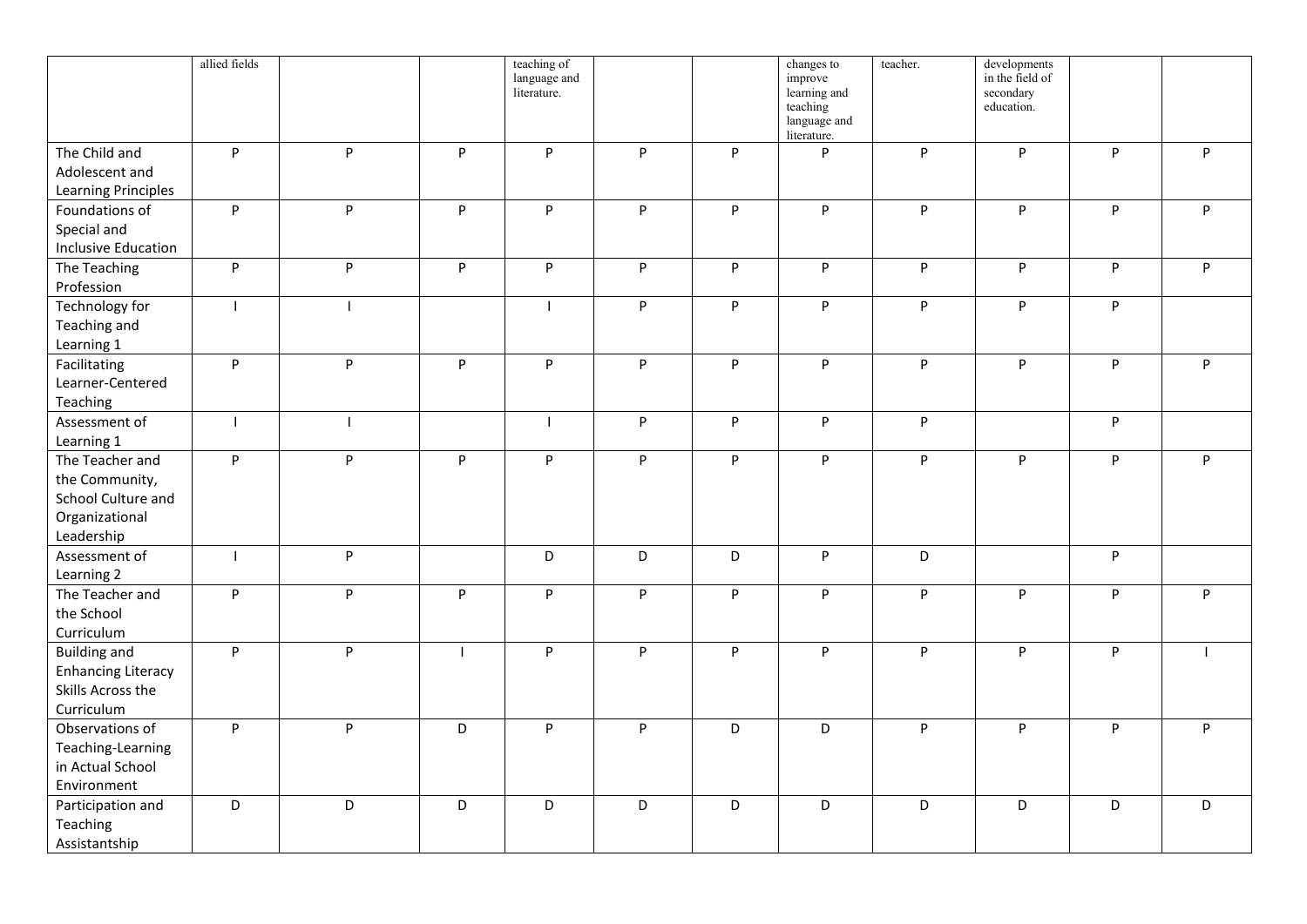| Teaching Internship                                                                         | D                                                                                                         | D                                                                                                                                              | D                                                                                                  | D                                                                                                                                                     | D                                                                            | D                                                                                   | D                                                                                                                                                                                        | D                                                                                                                                             | D                                                                                                                                                                      | D                                                                              | D                                                                                                 |
|---------------------------------------------------------------------------------------------|-----------------------------------------------------------------------------------------------------------|------------------------------------------------------------------------------------------------------------------------------------------------|----------------------------------------------------------------------------------------------------|-------------------------------------------------------------------------------------------------------------------------------------------------------|------------------------------------------------------------------------------|-------------------------------------------------------------------------------------|------------------------------------------------------------------------------------------------------------------------------------------------------------------------------------------|-----------------------------------------------------------------------------------------------------------------------------------------------|------------------------------------------------------------------------------------------------------------------------------------------------------------------------|--------------------------------------------------------------------------------|---------------------------------------------------------------------------------------------------|
| Program                                                                                     | D                                                                                                         | D                                                                                                                                              | D                                                                                                  | D                                                                                                                                                     | D                                                                            | D                                                                                   | D                                                                                                                                                                                        | D                                                                                                                                             | D                                                                                                                                                                      | D                                                                              | D                                                                                                 |
| Assessment                                                                                  |                                                                                                           |                                                                                                                                                |                                                                                                    |                                                                                                                                                       |                                                                              |                                                                                     |                                                                                                                                                                                          |                                                                                                                                               |                                                                                                                                                                        |                                                                                |                                                                                                   |
| <b>GENERAL</b><br><b>EDUCATION</b><br><b>COURSES</b>                                        | PLO1:<br>Acquire<br>extensive<br>reading<br>background<br>in language,<br>literature and<br>allied fields | PLO2: Employ<br>effectively innovative<br>language and literature<br>teaching approaches,<br>assessments,<br>methodologies, and<br>strategies. | PLO3:<br>Utilize broad<br>knowledge of<br>language and<br>literature for<br>effective<br>learning. | PLO4: Use<br>English as a<br>global<br>language in a<br>multilingual<br>context as it<br>applies to the<br>teaching of<br>language and<br>literature. | PLO5:<br>Demonstrate<br>proficiency in<br>oral and written<br>communication. | PLO6: Use<br>technology in<br>facilitating<br>language<br>learning and<br>teaching. | PLO7:<br>Collaborate<br>with students<br>and colleagues<br>to lead relevant<br>and<br>transformative<br>changes to<br>improve<br>learning and<br>teaching<br>language and<br>literature. | PLO8:<br>Display<br>skills<br>and<br>abilities to be a<br>reflective<br>and<br>research-oriented<br>language<br>and<br>literature<br>teacher. | PLO9: Engage<br>in lifelong<br>learning and<br>understanding<br>of the need to<br>keep abreast of<br>the<br>developments<br>in the field of<br>secondary<br>education. | PLO10:<br>Display<br>professional,<br>social, and<br>ethical<br>responsibility | PLO11:<br>Demonstrate<br>appreciation<br>of "Filipino<br>historical and<br>cultural<br>heritage". |
| <b>Art Appreciation</b>                                                                     | P                                                                                                         | D                                                                                                                                              | D                                                                                                  | D                                                                                                                                                     | D                                                                            | D                                                                                   | D                                                                                                                                                                                        | P                                                                                                                                             | P                                                                                                                                                                      | P                                                                              | D                                                                                                 |
| Ethics                                                                                      | P                                                                                                         | ${\sf P}$                                                                                                                                      | D                                                                                                  | D                                                                                                                                                     | D                                                                            | P                                                                                   | $\mathsf{P}$                                                                                                                                                                             | D                                                                                                                                             | P                                                                                                                                                                      | $\overline{\phantom{a}}$                                                       | D                                                                                                 |
| Science, Technology<br>and Society                                                          | P                                                                                                         | P                                                                                                                                              | P                                                                                                  | D                                                                                                                                                     | D                                                                            | D                                                                                   |                                                                                                                                                                                          |                                                                                                                                               | P                                                                                                                                                                      | P                                                                              | P                                                                                                 |
| Big History 1: Big<br>Bang to the Future                                                    | P                                                                                                         | P                                                                                                                                              | D                                                                                                  | D                                                                                                                                                     | D                                                                            | D                                                                                   | P                                                                                                                                                                                        | D                                                                                                                                             | P                                                                                                                                                                      | P                                                                              | P                                                                                                 |
| Theological<br>Foundations:<br>Judeo-Christian<br><b>Tradition and</b><br>Sacred Scriptures | $\mathbf{I}$                                                                                              | $\mathbf{I}$                                                                                                                                   |                                                                                                    | D                                                                                                                                                     | D                                                                            | P                                                                                   | $\sf P$                                                                                                                                                                                  | $\mathbf{I}$                                                                                                                                  | $\blacksquare$                                                                                                                                                         | $\overline{1}$                                                                 |                                                                                                   |
| PE 1 - Movement<br>Enhancement                                                              |                                                                                                           |                                                                                                                                                |                                                                                                    |                                                                                                                                                       | P                                                                            |                                                                                     |                                                                                                                                                                                          |                                                                                                                                               | P                                                                                                                                                                      | P                                                                              |                                                                                                   |
| <b>Literacy Training</b><br>Services 1                                                      | $\overline{1}$                                                                                            |                                                                                                                                                |                                                                                                    | D                                                                                                                                                     | D                                                                            | P                                                                                   | D                                                                                                                                                                                        | $\mathbf{I}$                                                                                                                                  | P                                                                                                                                                                      | ${\sf P}$                                                                      |                                                                                                   |
| Purposive<br>Communication                                                                  | D                                                                                                         | $\mathbf{I}$                                                                                                                                   | D                                                                                                  | D                                                                                                                                                     | D                                                                            | P                                                                                   | $\mathsf{P}$                                                                                                                                                                             | $\mathbf{I}$                                                                                                                                  | P                                                                                                                                                                      | ${\sf P}$                                                                      |                                                                                                   |
| Mathematics in the<br>Modern World                                                          | P                                                                                                         | D                                                                                                                                              | P                                                                                                  | D                                                                                                                                                     | D                                                                            | D                                                                                   |                                                                                                                                                                                          |                                                                                                                                               | - 1                                                                                                                                                                    | P                                                                              |                                                                                                   |
| Understanding the<br>Self                                                                   | $\overline{1}$                                                                                            | $\mathbf{I}$                                                                                                                                   | P                                                                                                  | P                                                                                                                                                     | P                                                                            | P                                                                                   | P                                                                                                                                                                                        | $\overline{\phantom{a}}$                                                                                                                      | P                                                                                                                                                                      | P                                                                              | P                                                                                                 |
| Big History 2:<br>Looking through<br>the Lens of Big<br>History                             | P                                                                                                         | P                                                                                                                                              | D                                                                                                  | D                                                                                                                                                     | D                                                                            | D                                                                                   | $\sf P$                                                                                                                                                                                  | D                                                                                                                                             | P                                                                                                                                                                      | ${\sf P}$                                                                      | P                                                                                                 |
| Special Issues in<br><b>Catholic Theology</b>                                               | $\mathbf{I}$                                                                                              |                                                                                                                                                |                                                                                                    | D                                                                                                                                                     | D                                                                            | P                                                                                   | P                                                                                                                                                                                        | D                                                                                                                                             | P                                                                                                                                                                      | P                                                                              | P                                                                                                 |
| PE 2 - Fitness<br>Exercises                                                                 |                                                                                                           |                                                                                                                                                |                                                                                                    |                                                                                                                                                       | P                                                                            |                                                                                     |                                                                                                                                                                                          |                                                                                                                                               | P                                                                                                                                                                      | ${\sf P}$                                                                      | P                                                                                                 |